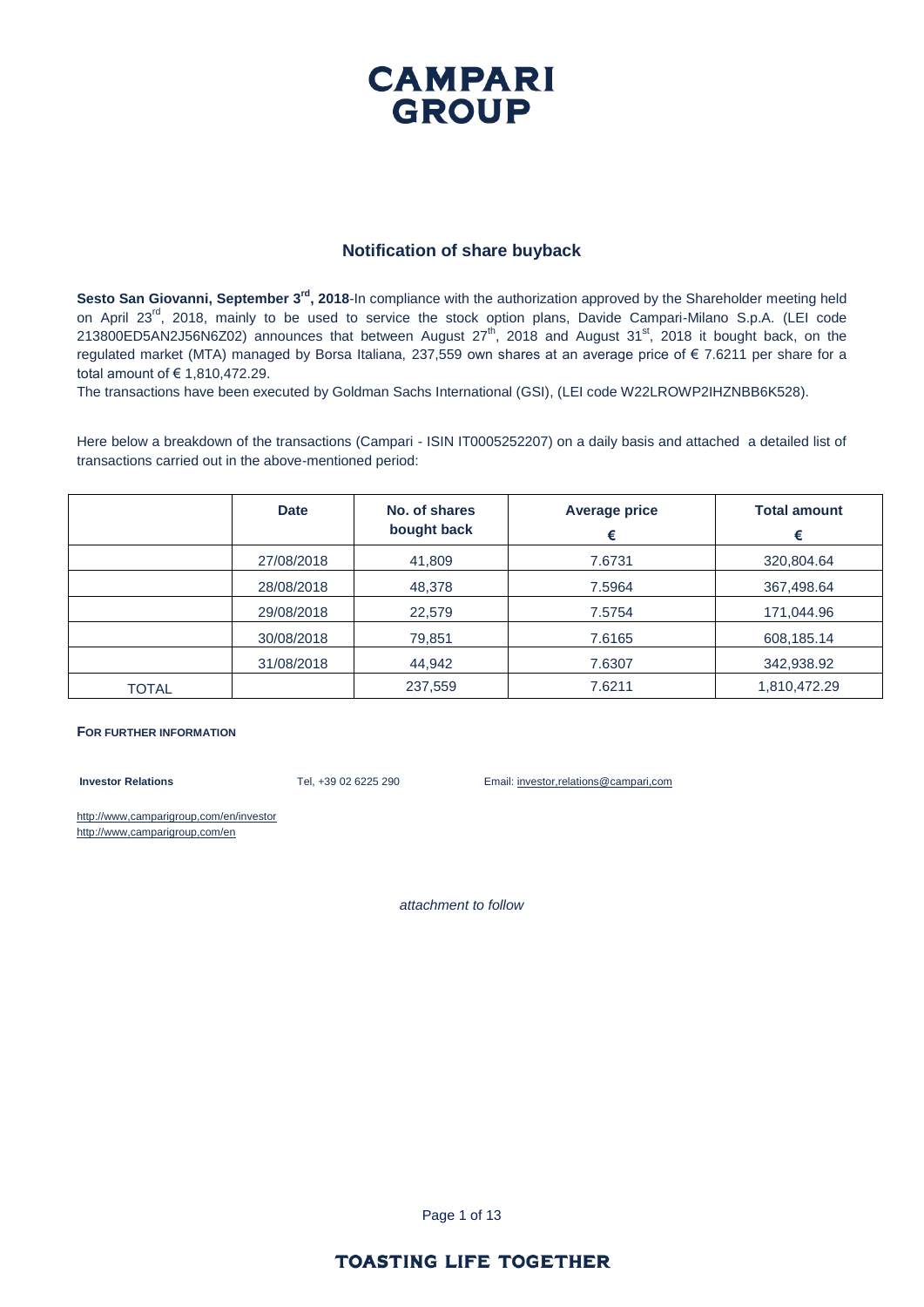| <b>DATE</b> | <b>HOUR</b> | A/V          | <b>PRICE</b> | NO. OF<br><b>SHARES</b> |
|-------------|-------------|--------------|--------------|-------------------------|
| 27-aug-18   | 8:57:12 AM  | A            | 7,64         | 1323                    |
| 27-aug-18   | 8:57:12 AM  | A            | 7,64         | 513                     |
| 27-aug-18   | 8:57:12 AM  | Α            | 7,635        | 349                     |
| 27-aug-18   | 8:57:13 AM  | A            | 7,64         | 353                     |
| 27-aug-18   | 8:57:14 AM  | A            | 7,64         | 439                     |
| 27-aug-18   | 9:00:25 AM  | A            | 7,63         | 538                     |
| 27-aug-18   | 9:03:34 AM  | Α            | 7,64         | 1259                    |
| 27-aug-18   | 9:03:35 AM  | A            | 7,64         | 413                     |
| 27-aug-18   | 9:03:38 AM  | A            | 7,64         | 420                     |
| 27-aug-18   | 9:03:49 AM  | A            | 7,645        | 361                     |
| 27-aug-18   | 9:04:08 AM  | A            | 7,645        | 513                     |
| 27-aug-18   | 9:04:10 AM  | Α            | 7,645        | 536                     |
| 27-aug-18   | 9:04:12 AM  | A            | 7,645        | 1500                    |
| 27-aug-18   | 9:25:02 AM  | Α            | 7,675        | 976                     |
| 27-aug-18   | 9:28:56 AM  | A            | 7,69         | 1073                    |
| 27-aug-18   | 9:29:00 AM  | A            | 7,685        | 484                     |
| 27-aug-18   | 9:30:57 AM  | A            | 7,705        | 267                     |
| 27-aug-18   | 9:39:22 AM  | Α            | 7,71         | 1355                    |
| 27-aug-18   | 9:40:29 AM  | Α            | 7,705        | 529                     |
| 27-aug-18   | 9:44:47 AM  | A            | 7,69         | 182                     |
| 27-aug-18   | 9:51:40 AM  | Α            | 7,69         | 1110                    |
| 27-aug-18   | 10:02:55 AM | A            | 7,69         | 232                     |
| 27-aug-18   | 10:02:55 AM | A            | 7,69         | 769                     |
| 27-aug-18   | 10:02:55 AM | A            | 7,69         | 477                     |
| 27-aug-18   | 10:02:57 AM | A            | 7,69         | 310                     |
| 27-aug-18   | 10:02:58 AM | A            | 7,685        | 1001                    |
| 27-aug-18   | 10:02:59 AM | Α            | 7,69         | 174                     |
| 27-aug-18   | 10:02:59 AM | A            | 7,69         | 168                     |
| 27-aug-18   | 10:04:43 AM | Α            | 7,68         | 567                     |
| 27-aug-18   | 10:13:46 AM | Α            | 7,67         | 1553                    |
| 27-aug-18   | 10:21:04 AM | A            | 7,67         | 603                     |
| 27-aug-18   | 10:24:45 AM | A            | 7,675        | 509                     |
| 27-aug-18   | 10:24:45 AM | Α            | 7,675        | 1160                    |
| 27-aug-18   | 10:31:12 AM | $\mathsf{A}$ | 7,67         | 1145                    |

Page 2 of 13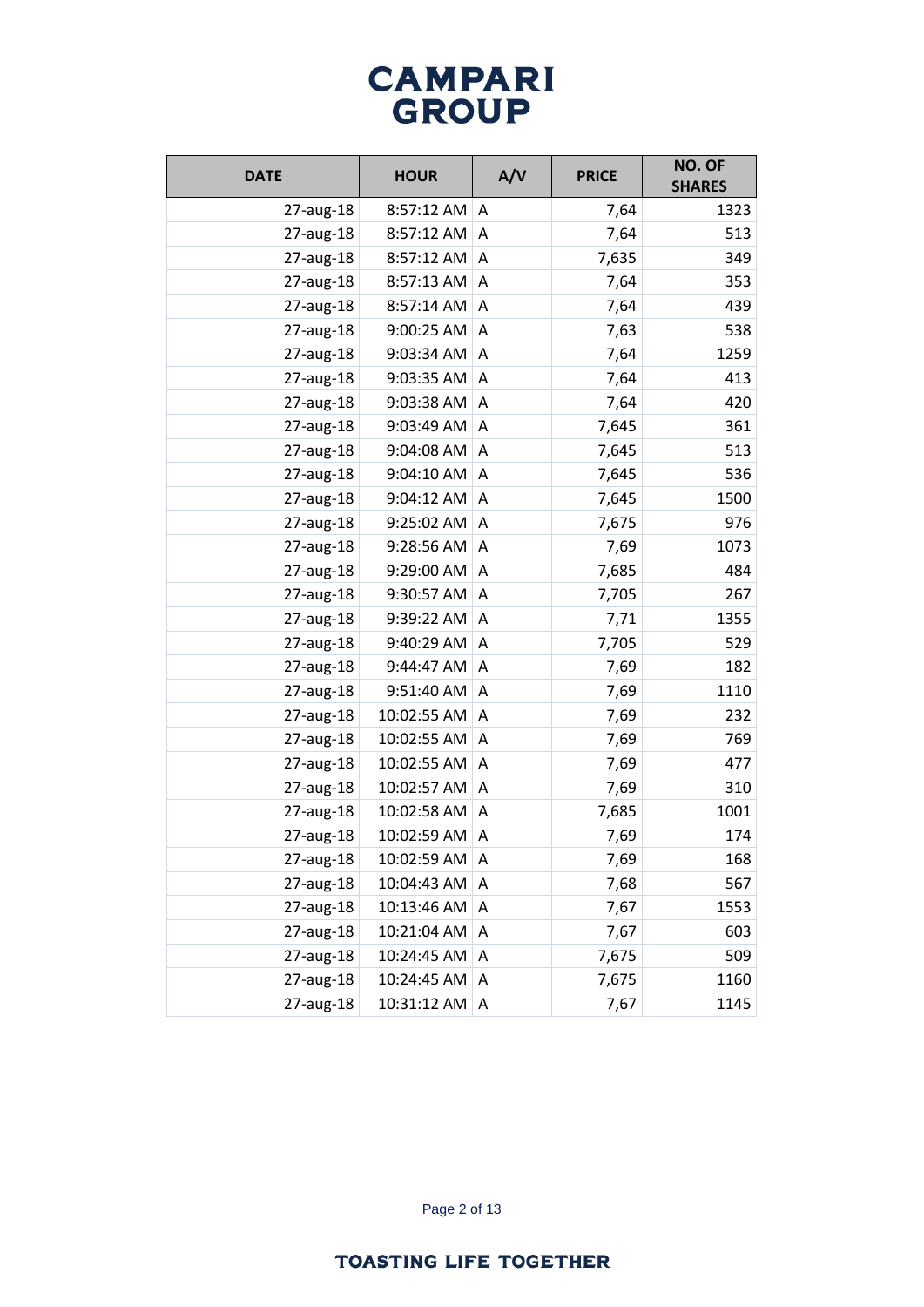| 27-aug-18 | 10:52:06 AM | A | 7,68  | 100 |
|-----------|-------------|---|-------|-----|
| 27-aug-18 | 10:53:34 AM | A | 7,68  | 502 |
| 27-aug-18 | 10:58:16 AM | A | 7,67  | 329 |
| 27-aug-18 | 11:18:26 AM | A | 7,655 | 654 |
| 27-aug-18 | 11:26:07 AM | A | 7,665 | 684 |
| 27-aug-18 | 11:37:42 AM | A | 7,665 | 575 |
| 27-aug-18 | 11:51:40 AM | A | 7,655 | 447 |
| 27-aug-18 | 11:51:41 AM | A | 7,655 | 251 |
| 27-aug-18 | 12:13:34 PM | A | 7,67  | 559 |
| 27-aug-18 | 12:37:59 PM | A | 7,68  | 399 |
| 27-aug-18 | 12:38:01 PM | Α | 7,68  | 196 |
| 27-aug-18 | 12:51:15 PM | A | 7,68  | 572 |
| 27-aug-18 | 1:07:34 PM  | A | 7,68  | 571 |
| 27-aug-18 | 1:18:11 PM  | A | 7,675 | 556 |
| 27-aug-18 | 1:32:32 PM  | A | 7,68  | 208 |
| 27-aug-18 | 1:32:34 PM  | A | 7,68  | 312 |
| 27-aug-18 | 1:43:04 PM  | A | 7,685 | 525 |
| 27-aug-18 | 1:58:52 PM  | A | 7,705 | 594 |
| 27-aug-18 | 2:49:49 PM  | A | 7,71  | 829 |
| 27-aug-18 | 2:49:49 PM  | A | 7,71  | 585 |
| 27-aug-18 | 2:49:53 PM  | A | 7,71  | 477 |
| 27-aug-18 | 2:51:30 PM  | A | 7,71  | 861 |
| 27-aug-18 | 2:55:59 PM  | Α | 7,7   | 620 |
| 27-aug-18 | 3:01:53 PM  | A | 7,685 | 511 |
| 27-aug-18 | 3:13:12 PM  | Α | 7,695 | 647 |
| 27-aug-18 | 3:17:28 PM  | A | 7,685 | 134 |
| 27-aug-18 | 3:17:30 PM  | A | 7,685 | 417 |
| 27-aug-18 | 3:29:52 PM  | Α | 7,69  | 530 |
| 27-aug-18 | 3:34:30 PM  | A | 7,685 | 681 |
| 27-aug-18 | 3:44:21 PM  | Α | 7,675 | 727 |
| 27-aug-18 | 3:48:58 PM  | A | 7,67  | 508 |
| 27-aug-18 | 3:57:14 PM  | A | 7,66  | 540 |
| 27-aug-18 | 4:05:43 PM  | Α | 7,655 | 551 |
| 27-aug-18 | 4:15:50 PM  | A | 7,65  | 500 |
| 27-aug-18 | 4:15:53 PM  | Α | 7,65  | 311 |
|           |             |   |       |     |

Page 3 of 13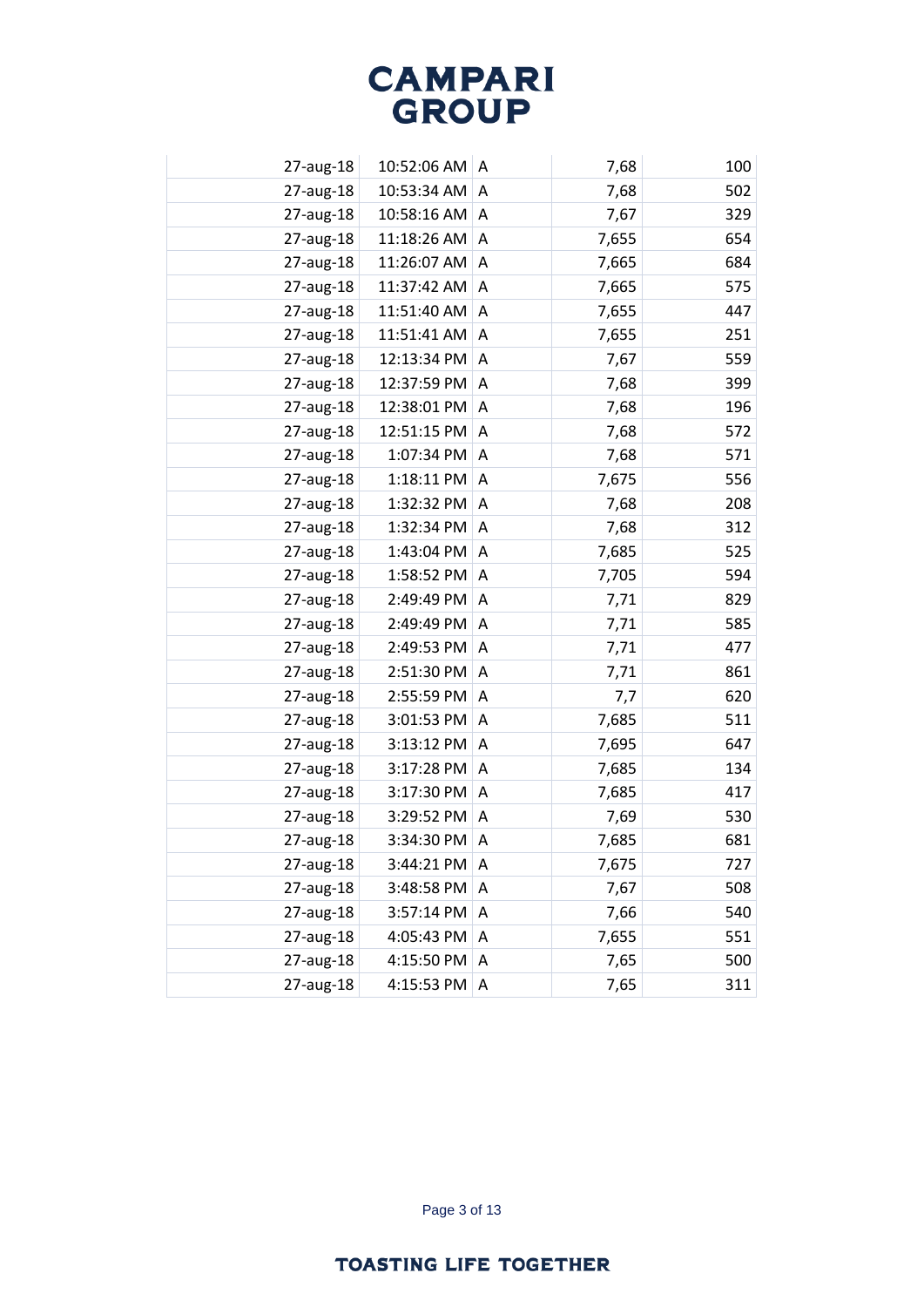| 27-aug-18 | 4:22:05 PM  | A              | 7,645 | 818 |
|-----------|-------------|----------------|-------|-----|
| 27-aug-18 | 4:27:16 PM  | A              | 7,66  | 367 |
| 28-aug-18 | 8:32:45 AM  | $\overline{A}$ | 7,66  | 342 |
| 28-aug-18 | 8:32:45 AM  | Α              | 7,66  | 572 |
| 28-aug-18 | 8:39:26 AM  | A              | 7,64  | 674 |
| 28-aug-18 | 8:45:12 AM  | A              | 7,64  | 282 |
| 28-aug-18 | 8:59:58 AM  | A              | 7,64  | 604 |
| 28-aug-18 | 9:13:49 AM  | A              | 7,64  | 387 |
| 28-aug-18 | 9:13:53 AM  | A              | 7,64  | 539 |
| 28-aug-18 | 9:23:29 AM  | A              | 7,655 | 193 |
| 28-aug-18 | 9:23:29 AM  | Α              | 7,655 | 423 |
| 28-aug-18 | 9:46:50 AM  | A              | 7,645 | 560 |
| 28-aug-18 | 10:10:28 AM | A              | 7,66  | 820 |
| 28-aug-18 | 10:15:05 AM | A              | 7,665 | 366 |
| 28-aug-18 | 10:25:06 AM | A              | 7,67  | 605 |
| 28-aug-18 | 10:32:23 AM | Α              | 7,66  | 553 |
| 28-aug-18 | 10:35:57 AM | A              | 7,665 | 399 |
| 28-aug-18 | 11:07:15 AM | Α              | 7,67  | 575 |
| 28-aug-18 | 11:19:26 AM | A              | 7,67  | 645 |
| 28-aug-18 | 11:24:10 AM | A              | 7,665 | 567 |
| 28-aug-18 | 11:24:10 AM | A              | 7,665 | 426 |
| 28-aug-18 | 11:39:43 AM | A              | 7,65  | 192 |
| 28-aug-18 | 11:39:43 AM | Α              | 7,65  | 348 |
| 28-aug-18 | 12:00:55 PM | A              | 7,645 | 620 |
| 28-aug-18 | 12:25:41 PM | A              | 7,62  | 600 |
| 28-aug-18 | 12:33:20 PM | A              | 7,615 | 170 |
| 28-aug-18 | 12:33:22 PM | A              | 7,615 | 242 |
| 28-aug-18 | 12:48:35 PM | A              | 7,62  | 544 |
| 28-aug-18 | 1:04:36 PM  | Α              | 7,62  | 391 |
| 28-aug-18 | 1:04:36 PM  | Α              | 7,62  | 215 |
| 28-aug-18 | 1:20:38 PM  | Α              | 7,625 | 356 |
| 28-aug-18 | 1:29:42 PM  | A              | 7,62  | 587 |
| 28-aug-18 | 1:40:34 PM  | Α              | 7,6   | 586 |
| 28-aug-18 | 1:43:44 PM  | Α              | 7,595 | 386 |
| 28-aug-18 | 1:58:43 PM  | Α              | 7,595 | 234 |
|           |             |                |       |     |

Page 4 of 13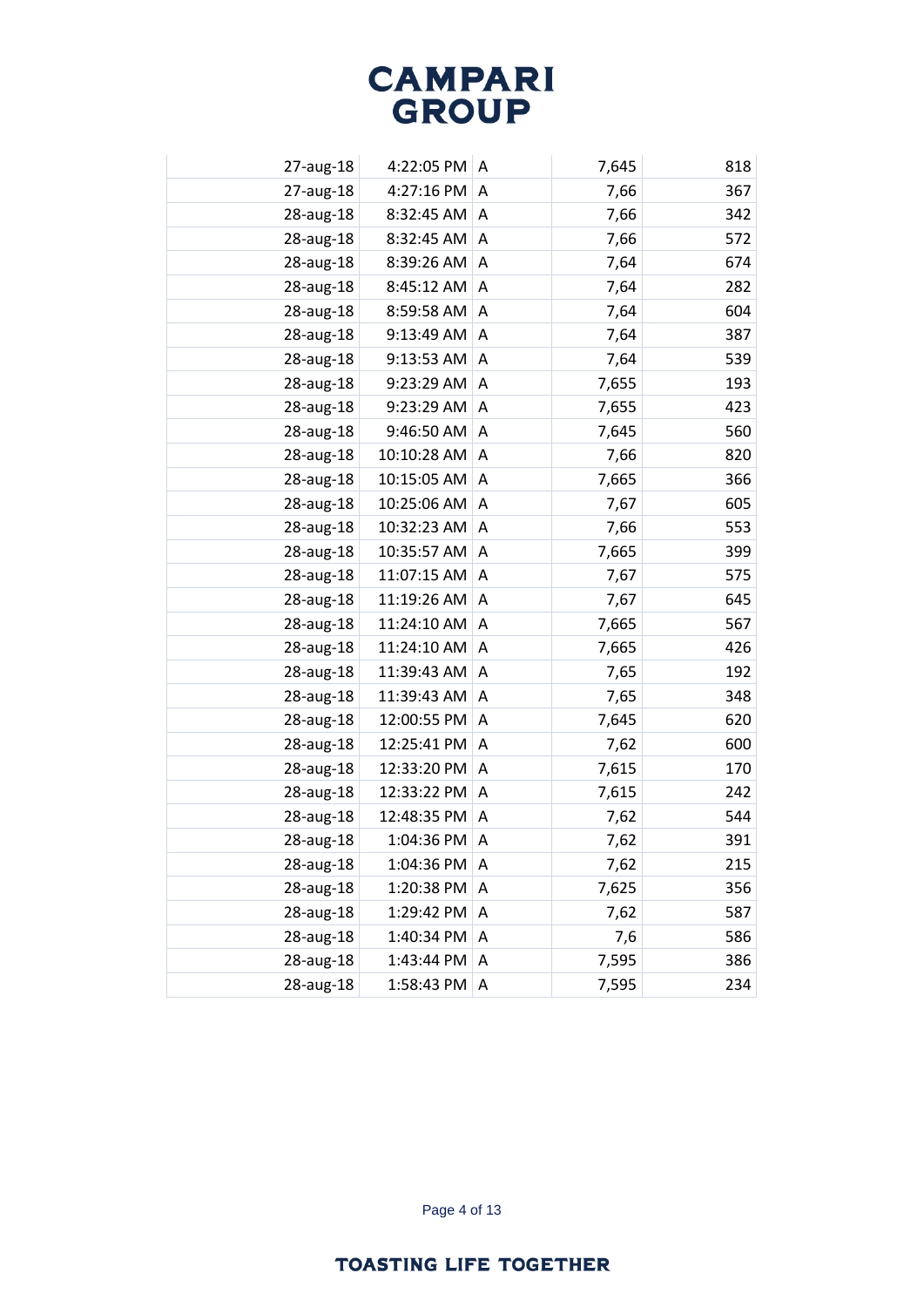| 28-aug-18 | 1:58:43 PM | A | 7,595 | 670  |
|-----------|------------|---|-------|------|
| 28-aug-18 | 1:58:43 PM | A | 7,595 | 352  |
| 28-aug-18 | 1:59:02 PM | A | 7,595 | 821  |
| 28-aug-18 | 2:03:31 PM | Α | 7,59  | 725  |
| 28-aug-18 | 2:10:53 PM | A | 7,6   | 646  |
| 28-aug-18 | 2:10:54 PM | A | 7,6   | 606  |
| 28-aug-18 | 2:14:08 PM | A | 7,6   | 614  |
| 28-aug-18 | 2:24:16 PM | Α | 7,6   | 590  |
| 28-aug-18 | 2:28:06 PM | A | 7,595 | 415  |
| 28-aug-18 | 2:28:07 PM | A | 7,595 | 598  |
| 28-aug-18 | 2:33:03 PM | Α | 7,6   | 724  |
| 28-aug-18 | 2:33:32 PM | A | 7,595 | 500  |
| 28-aug-18 | 2:33:32 PM | A | 7,595 | 171  |
| 28-aug-18 | 2:33:34 PM | A | 7,595 | 70   |
| 28-aug-18 | 2:37:27 PM | A | 7,59  | 532  |
| 28-aug-18 | 2:38:46 PM | Α | 7,59  | 98   |
| 28-aug-18 | 2:40:40 PM | A | 7,595 | 603  |
| 28-aug-18 | 2:44:51 PM | A | 7,595 | 660  |
| 28-aug-18 | 2:47:20 PM | A | 7,59  | 572  |
| 28-aug-18 | 2:49:40 PM | A | 7,59  | 10   |
| 28-aug-18 | 2:49:40 PM | A | 7,59  | 656  |
| 28-aug-18 | 2:55:57 PM | A | 7,58  | 669  |
| 28-aug-18 | 2:58:44 PM | Α | 7,575 | 636  |
| 28-aug-18 | 2:58:45 PM | A | 7,575 | 388  |
| 28-aug-18 | 3:04:10 PM | A | 7,585 | 894  |
| 28-aug-18 | 3:08:10 PM | A | 7,58  | 603  |
| 28-aug-18 | 3:10:43 PM | A | 7,575 | 628  |
| 28-aug-18 | 3:15:16 PM | Α | 7,58  | 83   |
| 28-aug-18 | 3:18:11 PM | A | 7,59  | 1039 |
| 28-aug-18 | 3:18:19 PM | A | 7,585 | 652  |
| 28-aug-18 | 3:19:04 PM | Α | 7,585 | 375  |
| 28-aug-18 | 3:19:10 PM | A | 7,585 | 619  |
| 28-aug-18 | 3:26:16 PM | Α | 7,58  | 591  |
| 28-aug-18 | 3:31:20 PM | A | 7,58  | 870  |
| 28-aug-18 | 3:31:21 PM | A | 7,58  | 540  |
|           |            |   |       |      |

Page 5 of 13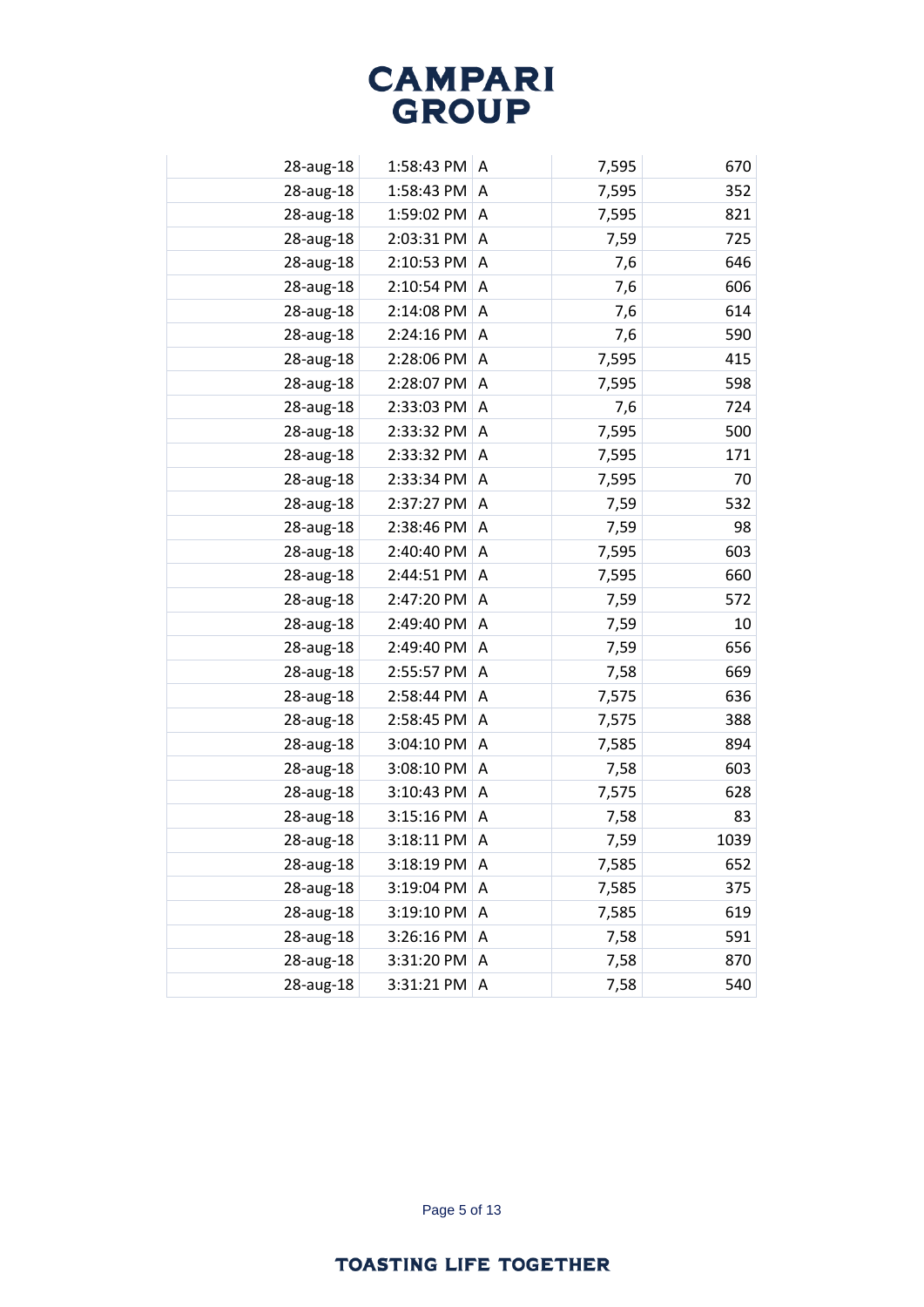| 28-aug-18 | 3:33:57 PM | A | 7,57  | 200  |
|-----------|------------|---|-------|------|
| 28-aug-18 | 3:38:09 PM | A | 7,57  | 550  |
| 28-aug-18 | 3:38:11 PM | A | 7,57  | 865  |
| 28-aug-18 | 3:41:33 PM | A | 7,565 | 648  |
| 28-aug-18 | 3:47:30 PM | A | 7,555 | 812  |
| 28-aug-18 | 3:49:48 PM | A | 7,555 | 1040 |
| 28-aug-18 | 3:53:11 PM | A | 7,55  | 866  |
| 28-aug-18 | 3:57:53 PM | A | 7,55  | 224  |
| 28-aug-18 | 3:57:54 PM | Α | 7,55  | 270  |
| 28-aug-18 | 3:57:56 PM | A | 7,55  | 659  |
| 28-aug-18 | 3:57:56 PM | A | 7,55  | 211  |
| 28-aug-18 | 4:01:26 PM | A | 7,54  | 261  |
| 28-aug-18 | 4:01:27 PM | A | 7,54  | 444  |
| 28-aug-18 | 4:01:28 PM | A | 7,54  | 502  |
| 28-aug-18 | 4:06:27 PM | A | 7,545 | 257  |
| 28-aug-18 | 4:06:28 PM | Α | 7,545 | 470  |
| 28-aug-18 | 4:15:58 PM | A | 7,555 | 397  |
| 28-aug-18 | 4:15:59 PM | A | 7,555 | 721  |
| 28-aug-18 | 4:15:59 PM | A | 7,555 | 667  |
| 28-aug-18 | 4:17:55 PM | A | 7,555 | 552  |
| 28-aug-18 | 4:17:56 PM | Α | 7,555 | 70   |
| 28-aug-18 | 4:20:33 PM | Α | 7,56  | 262  |
| 28-aug-18 | 4:24:21 PM | A | 7,555 | 939  |
| 28-aug-18 | 4:24:23 PM | A | 7,555 | 823  |
| 28-aug-18 | 4:27:12 PM | Α | 7,57  | 34   |
| 28-aug-18 | 4:27:13 PM | A | 7,57  | 427  |
| 28-aug-18 | 4:27:13 PM | A | 7,57  | 184  |
| 28-aug-18 | 4:27:21 PM | Α | 7,57  | 411  |
| 28-aug-18 | 4:27:24 PM | A | 7,57  | 389  |
| 29-aug-18 | 8:51:50 AM | A | 7,515 | 162  |
| 29-aug-18 | 8:52:51 AM | A | 7,51  | 657  |
| 29-aug-18 | 8:52:51 AM | Α | 7,51  | 637  |
| 29-aug-18 | 8:56:29 AM | A | 7,51  | 156  |
| 29-aug-18 | 8:56:30 AM | A | 7,51  | 484  |
| 29-aug-18 | 8:56:31 AM | A | 7,51  | 466  |

Page 6 of 13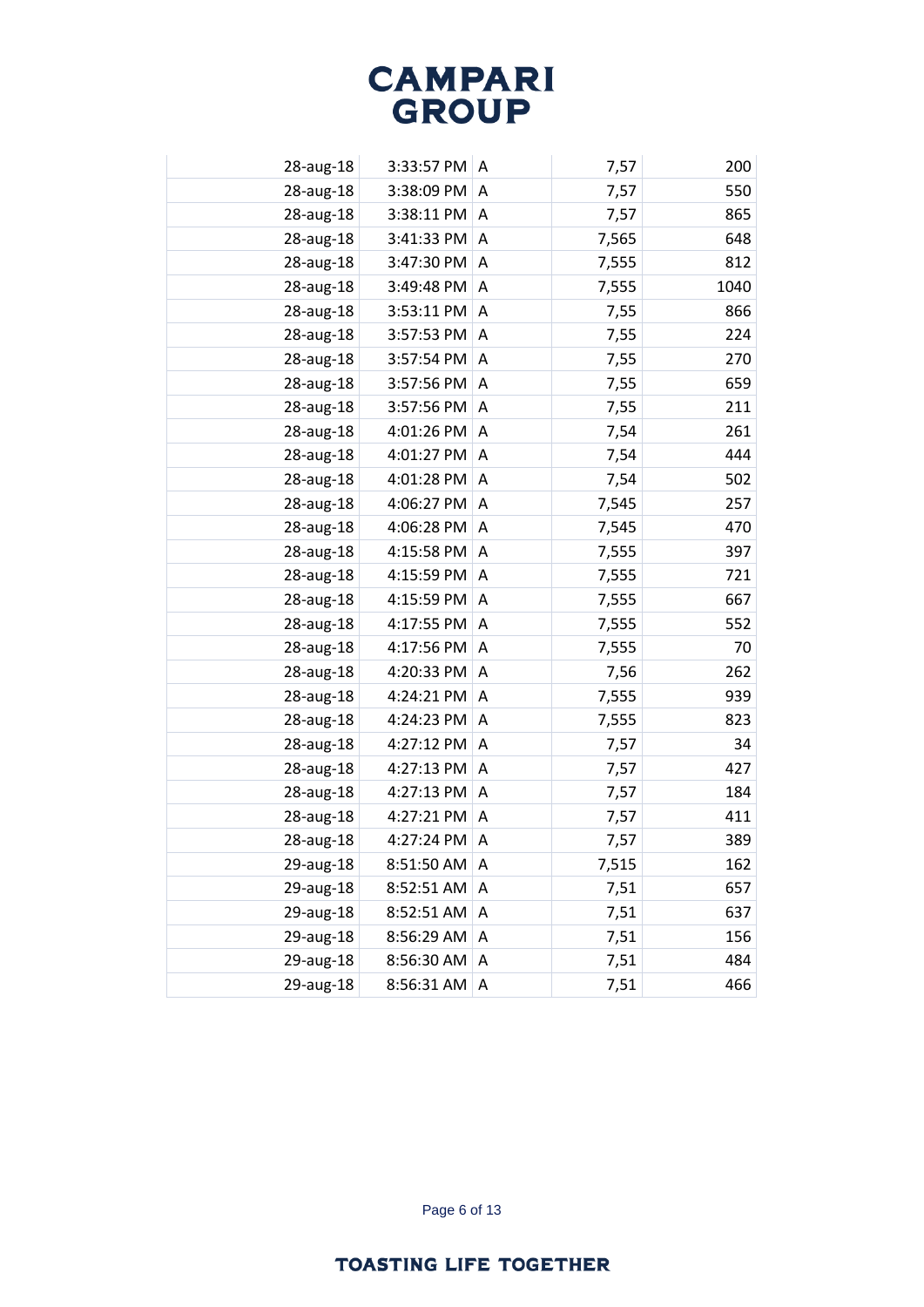| 29-aug-18 | 9:23:30 AM  | A | 7,56  | 573  |
|-----------|-------------|---|-------|------|
| 29-aug-18 | 9:28:33 AM  | A | 7,54  | 406  |
| 29-aug-18 | 9:28:36 AM  | A | 7,54  | 359  |
| 29-aug-18 | 9:30:48 AM  | Α | 7,535 | 574  |
| 29-aug-18 | 9:30:51 AM  | A | 7,535 | 654  |
| 29-aug-18 | 9:43:22 AM  | A | 7,525 | 569  |
| 29-aug-18 | 9:53:59 AM  | A | 7,525 | 819  |
| 29-aug-18 | 9:58:23 AM  | A | 7,53  | 200  |
| 29-aug-18 | 10:25:34 AM | A | 7,57  | 1820 |
| 29-aug-18 | 10:41:25 AM | A | 7,57  | 655  |
| 29-aug-18 | 10:50:52 AM | Α | 7,58  | 126  |
| 29-aug-18 | 10:50:53 AM | A | 7,58  | 149  |
| 29-aug-18 | 11:00:37 AM | A | 7,565 | 656  |
| 29-aug-18 | 11:14:13 AM | A | 7,585 | 598  |
| 29-aug-18 | 11:14:13 AM | A | 7,585 | 258  |
| 29-aug-18 | 11:38:20 AM | Α | 7,59  | 760  |
| 29-aug-18 | 11:47:21 AM | A | 7,575 | 678  |
| 29-aug-18 | 12:13:03 PM | A | 7,595 | 739  |
| 29-aug-18 | 12:36:31 PM | A | 7,605 | 233  |
| 29-aug-18 | 1:10:01 PM  | A | 7,61  | 556  |
| 29-aug-18 | 1:10:02 PM  | A | 7,61  | 602  |
| 29-aug-18 | 1:10:02 PM  | A | 7,61  | 266  |
| 29-aug-18 | 1:10:02 PM  | A | 7,61  | 25   |
| 29-aug-18 | 1:10:04 PM  | A | 7,61  | 693  |
| 29-aug-18 | 1:38:15 PM  | A | 7,59  | 589  |
| 29-aug-18 | 1:54:36 PM  | A | 7,61  | 633  |
| 29-aug-18 | 2:00:02 PM  | A | 7,61  | 629  |
| 29-aug-18 | 2:02:24 PM  | Α | 7,61  | 239  |
| 29-aug-18 | 2:12:07 PM  | A | 7,61  | 558  |
| 29-aug-18 | 2:27:41 PM  | Α | 7,61  | 712  |
| 29-aug-18 | 2:43:24 PM  | A | 7,61  | 613  |
| 29-aug-18 | 2:48:01 PM  | A | 7,605 | 698  |
| 29-aug-18 | 2:49:38 PM  | Α | 7,605 | 236  |
| 29-aug-18 | 3:11:10 PM  | Α | 7,61  | 657  |
| 29-aug-18 | 3:11:11 PM  | Α | 7,61  | 710  |

Page 7 of 13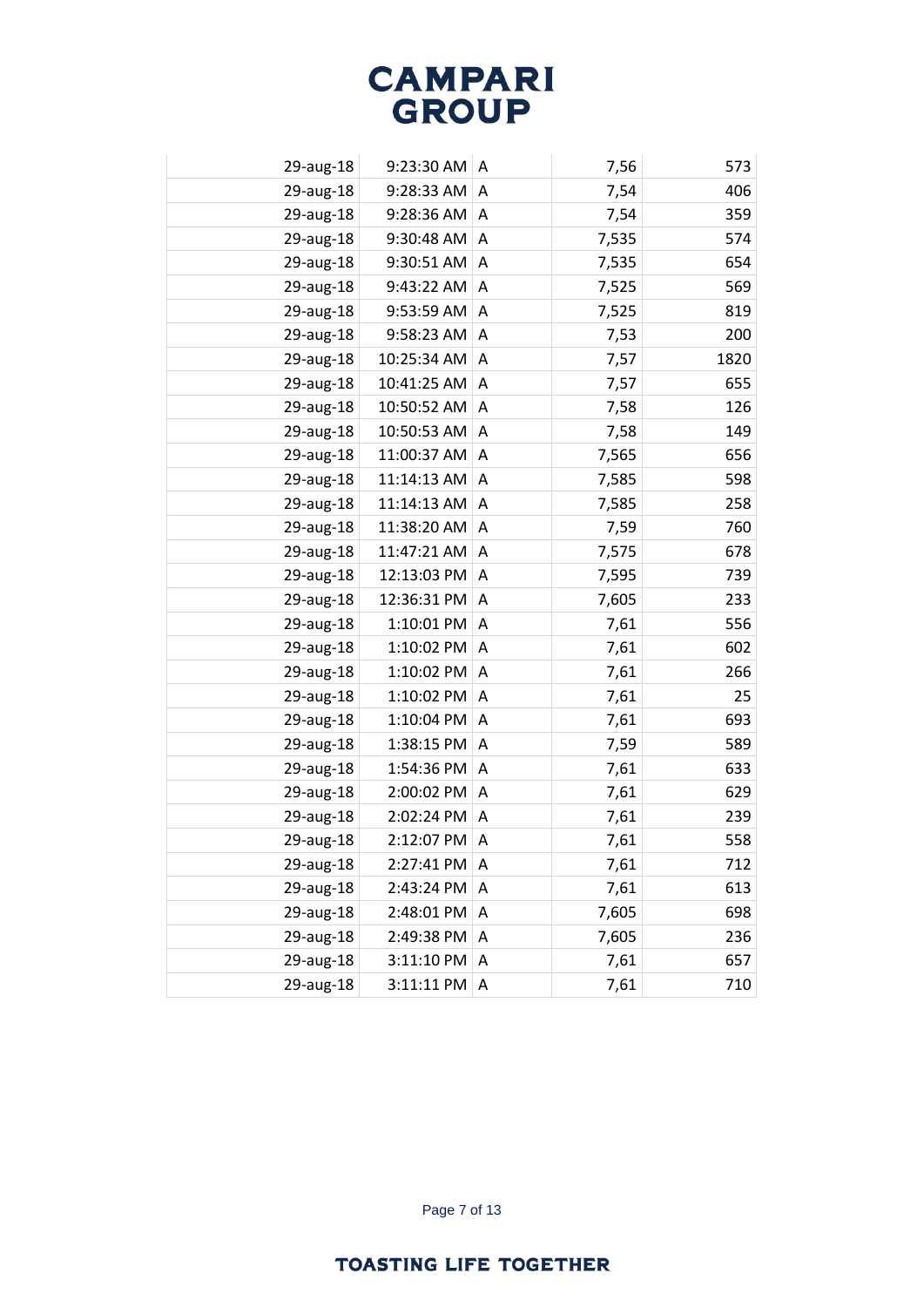| 29-aug-18 | 3:51:44 PM  | A | 7,625 | 372  |
|-----------|-------------|---|-------|------|
| 29-aug-18 | 4:08:00 PM  | A | 7,615 | 263  |
| 29-aug-18 | 4:29:49 PM  | A | 7,62  | 140  |
| 30-aug-18 | 8:46:47 AM  | Α | 7,655 | 910  |
| 30-aug-18 | 8:50:46 AM  | A | 7,665 | 400  |
| 30-aug-18 | 8:50:47 AM  | A | 7,665 | 584  |
| 30-aug-18 | 8:50:47 AM  | A | 7,665 | 512  |
| 30-aug-18 | 9:13:15 AM  | A | 7,68  | 39   |
| 30-aug-18 | 9:13:15 AM  | Α | 7,68  | 667  |
| 30-aug-18 | 9:13:16 AM  | A | 7,68  | 1243 |
| 30-aug-18 | 9:21:04 AM  | Α | 7,66  | 701  |
| 30-aug-18 | 9:21:06 AM  | A | 7,66  | 961  |
| 30-aug-18 | 9:36:54 AM  | A | 7,65  | 939  |
| 30-aug-18 | 9:36:54 AM  | A | 7,65  | 593  |
| 30-aug-18 | 9:51:44 AM  | Α | 7,63  | 1016 |
| 30-aug-18 | 9:51:44 AM  | Α | 7,63  | 620  |
| 30-aug-18 | 10:15:10 AM | A | 7,63  | 702  |
| 30-aug-18 | 10:15:11 AM | Α | 7,63  | 941  |
| 30-aug-18 | 10:15:12 AM | A | 7,63  | 11   |
| 30-aug-18 | 10:30:15 AM | A | 7,635 | 906  |
| 30-aug-18 | 10:30:16 AM | Α | 7,635 | 632  |
| 30-aug-18 | 10:42:16 AM | A | 7,66  | 697  |
| 30-aug-18 | 10:42:17 AM | A | 7,66  | 1170 |
| 30-aug-18 | 10:57:58 AM | Α | 7,65  | 668  |
| 30-aug-18 | 10:57:59 AM | A | 7,65  | 1024 |
| 30-aug-18 | 11:15:59 AM | Α | 7,625 | 1003 |
| 30-aug-18 | 11:21:03 AM | A | 7,62  | 811  |
| 30-aug-18 | 11:31:36 AM | Α | 7,62  | 955  |
| 30-aug-18 | 11:31:36 AM | Α | 7,62  | 627  |
| 30-aug-18 | 11:32:35 AM | Α | 7,61  | 613  |
| 30-aug-18 | 11:34:35 AM | Α | 7,61  | 684  |
| 30-aug-18 | 11:34:35 AM | Α | 7,61  | 1    |
| 30-aug-18 | 11:38:44 AM | Α | 7,605 | 1    |
| 30-aug-18 | 11:38:47 AM | Α | 7,605 | 831  |
| 30-aug-18 | 11:41:34 AM | Α | 7,61  | 877  |

Page 8 of 13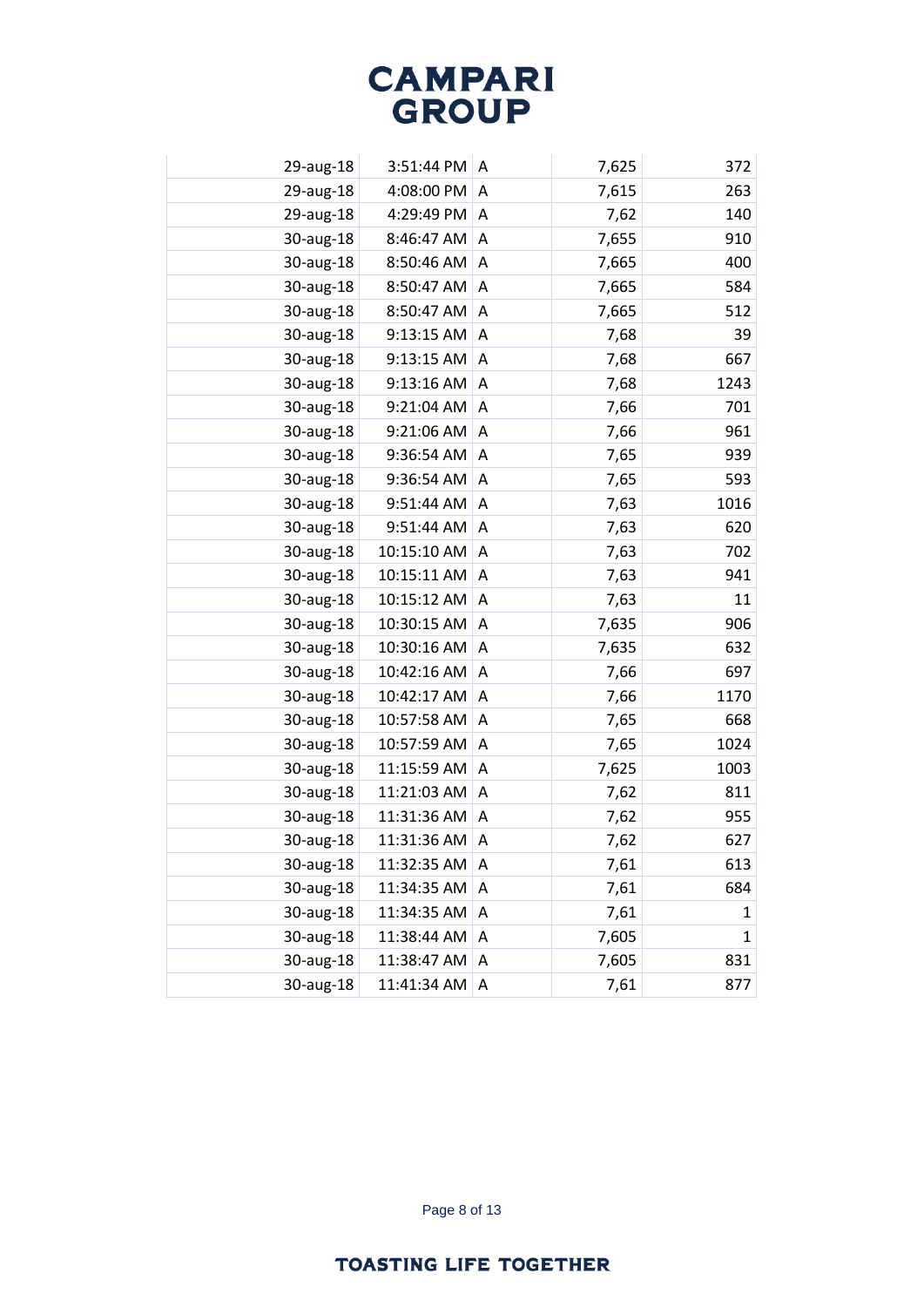| 30-aug-18 | 11:41:37 AM | A | 7,61  | 1212 |
|-----------|-------------|---|-------|------|
| 30-aug-18 | 11:46:52 AM | A | 7,6   | 786  |
| 30-aug-18 | 11:48:32 AM | A | 7,595 | 1110 |
| 30-aug-18 | 11:48:32 AM | Α | 7,595 | 175  |
| 30-aug-18 | 11:48:33 AM | A | 7,595 | 72   |
| 30-aug-18 | 11:48:35 AM | A | 7,595 | 582  |
| 30-aug-18 | 11:48:35 AM | A | 7,595 | 484  |
| 30-aug-18 | 11:53:40 AM | A | 7,6   | 695  |
| 30-aug-18 | 12:16:17 PM | A | 7,61  | 716  |
| 30-aug-18 | 12:16:17 PM | A | 7,61  | 248  |
| 30-aug-18 | 12:16:17 PM | Α | 7,61  | 373  |
| 30-aug-18 | 12:16:19 PM | A | 7,61  | 500  |
| 30-aug-18 | 12:16:19 PM | A | 7,61  | 252  |
| 30-aug-18 | 12:16:20 PM | A | 7,61  | 505  |
| 30-aug-18 | 12:33:30 PM | A | 7,62  | 1027 |
| 30-aug-18 | 12:33:30 PM | Α | 7,62  | 652  |
| 30-aug-18 | 12:39:55 PM | A | 7,61  | 685  |
| 30-aug-18 | 12:47:27 PM | Α | 7,6   | 655  |
| 30-aug-18 | 1:01:24 PM  | A | 7,58  | 1179 |
| 30-aug-18 | 1:01:27 PM  | A | 7,58  | 748  |
| 30-aug-18 | 1:06:19 PM  | Α | 7,585 | 631  |
| 30-aug-18 | 1:28:19 PM  | A | 7,59  | 775  |
| 30-aug-18 | 1:28:21 PM  | A | 7,59  | 871  |
| 30-aug-18 | 1:28:23 PM  | A | 7,59  | 1175 |
| 30-aug-18 | 1:42:05 PM  | Α | 7,585 | 896  |
| 30-aug-18 | 1:42:06 PM  | A | 7,585 | 634  |
| 30-aug-18 | 1:42:08 PM  | A | 7,585 | 616  |
| 30-aug-18 | 1:45:27 PM  | Α | 7,58  | 688  |
| 30-aug-18 | 1:49:48 PM  | A | 7,575 | 1042 |
| 30-aug-18 | 1:53:52 PM  | Α | 7,575 | 729  |
| 30-aug-18 | 2:15:28 PM  | Α | 7,61  | 912  |
| 30-aug-18 | 2:15:29 PM  | A | 7,61  | 485  |
| 30-aug-18 | 2:15:29 PM  | Α | 7,61  | 515  |
| 30-aug-18 | 2:15:31 PM  | Α | 7,61  | 696  |
| 30-aug-18 | 2:15:32 PM  | Α | 7,61  | 164  |
|           |             |   |       |      |

Page 9 of 13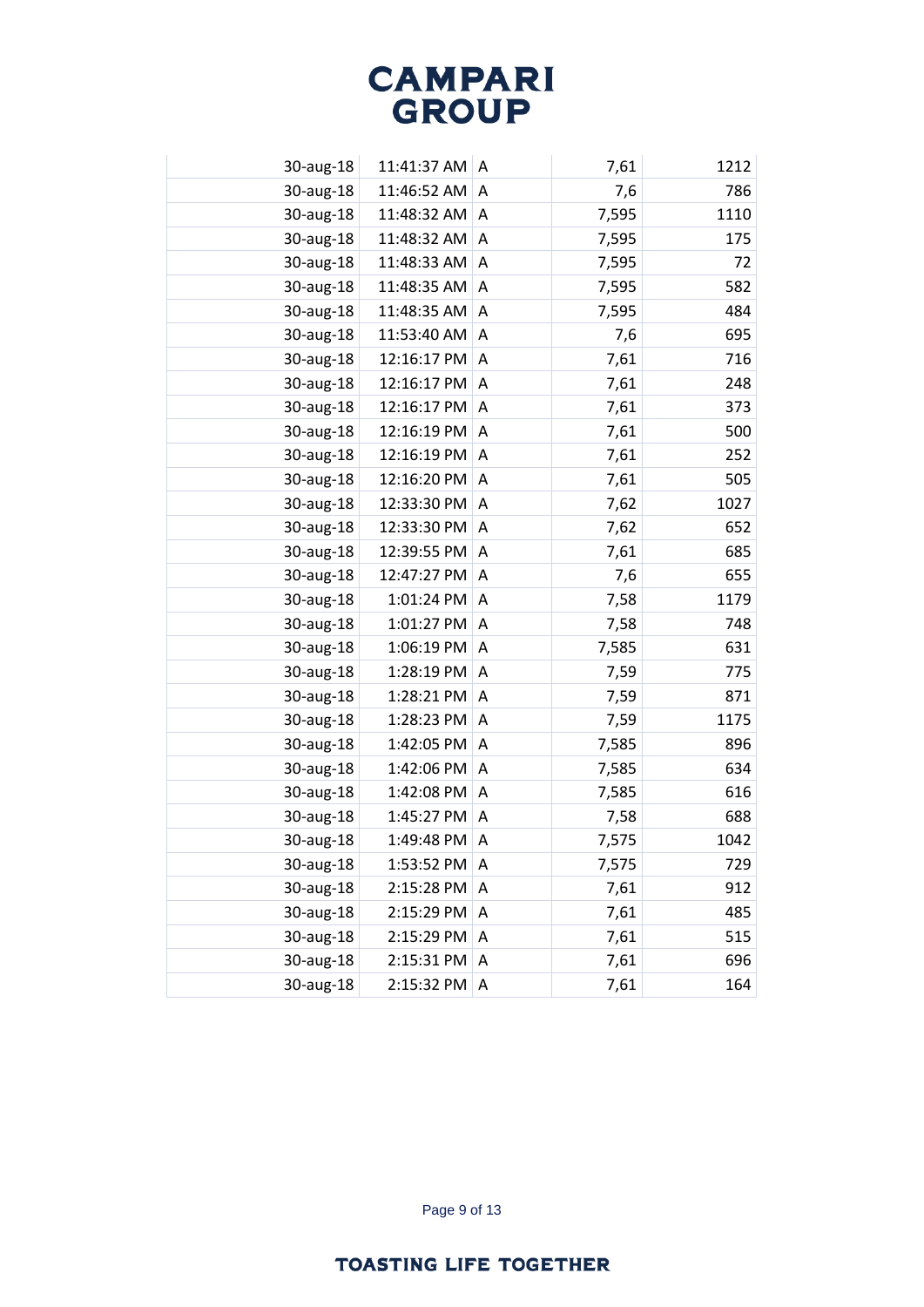| 30-aug-18 | 2:20:53 PM | A | 7,61  | 865  |
|-----------|------------|---|-------|------|
| 30-aug-18 | 2:20:53 PM | A | 7,61  | 1051 |
| 30-aug-18 | 2:25:22 PM | A | 7,615 | 821  |
| 30-aug-18 | 2:30:40 PM | Α | 7,61  | 1047 |
| 30-aug-18 | 2:30:40 PM | A | 7,61  | 648  |
| 30-aug-18 | 2:34:05 PM | A | 7,62  | 696  |
| 30-aug-18 | 2:45:24 PM | A | 7,61  | 203  |
| 30-aug-18 | 2:45:24 PM | A | 7,61  | 686  |
| 30-aug-18 | 2:45:26 PM | A | 7,61  | 614  |
| 30-aug-18 | 2:46:23 PM | A | 7,605 | 671  |
| 30-aug-18 | 2:49:07 PM | A | 7,62  | 742  |
| 30-aug-18 | 2:49:10 PM | A | 7,61  | 745  |
| 30-aug-18 | 3:00:55 PM | A | 7,62  | 1369 |
| 30-aug-18 | 3:00:56 PM | A | 7,62  | 672  |
| 30-aug-18 | 3:08:44 PM | A | 7,62  | 1098 |
| 30-aug-18 | 3:08:46 PM | Α | 7,62  | 599  |
| 30-aug-18 | 3:18:17 PM | A | 7,62  | 637  |
| 30-aug-18 | 3:18:18 PM | A | 7,62  | 996  |
| 30-aug-18 | 3:25:02 PM | A | 7,615 | 700  |
| 30-aug-18 | 3:25:03 PM | A | 7,615 | 442  |
| 30-aug-18 | 3:25:03 PM | Α | 7,615 | 442  |
| 30-aug-18 | 3:26:32 PM | A | 7,61  | 715  |
| 30-aug-18 | 3:26:32 PM | A | 7,61  | 601  |
| 30-aug-18 | 3:26:35 PM | A | 7,61  | 286  |
| 30-aug-18 | 3:26:39 PM | A | 7,61  | 568  |
| 30-aug-18 | 3:30:18 PM | A | 7,59  | 776  |
| 30-aug-18 | 3:35:34 PM | A | 7,6   | 1070 |
| 30-aug-18 | 3:35:35 PM | Α | 7,6   | 784  |
| 30-aug-18 | 3:41:48 PM | Α | 7,605 | 749  |
| 30-aug-18 | 3:42:37 PM | Α | 7,605 | 609  |
| 30-aug-18 | 3:47:57 PM | A | 7,61  | 654  |
| 30-aug-18 | 3:48:00 PM | A | 7,61  | 1213 |
| 30-aug-18 | 3:54:05 PM | Α | 7,61  | 72   |
| 30-aug-18 | 3:54:41 PM | Α | 7,61  | 552  |
| 30-aug-18 | 3:55:18 PM | Α | 7,615 | 1058 |
|           |            |   |       |      |

Page 10 of 13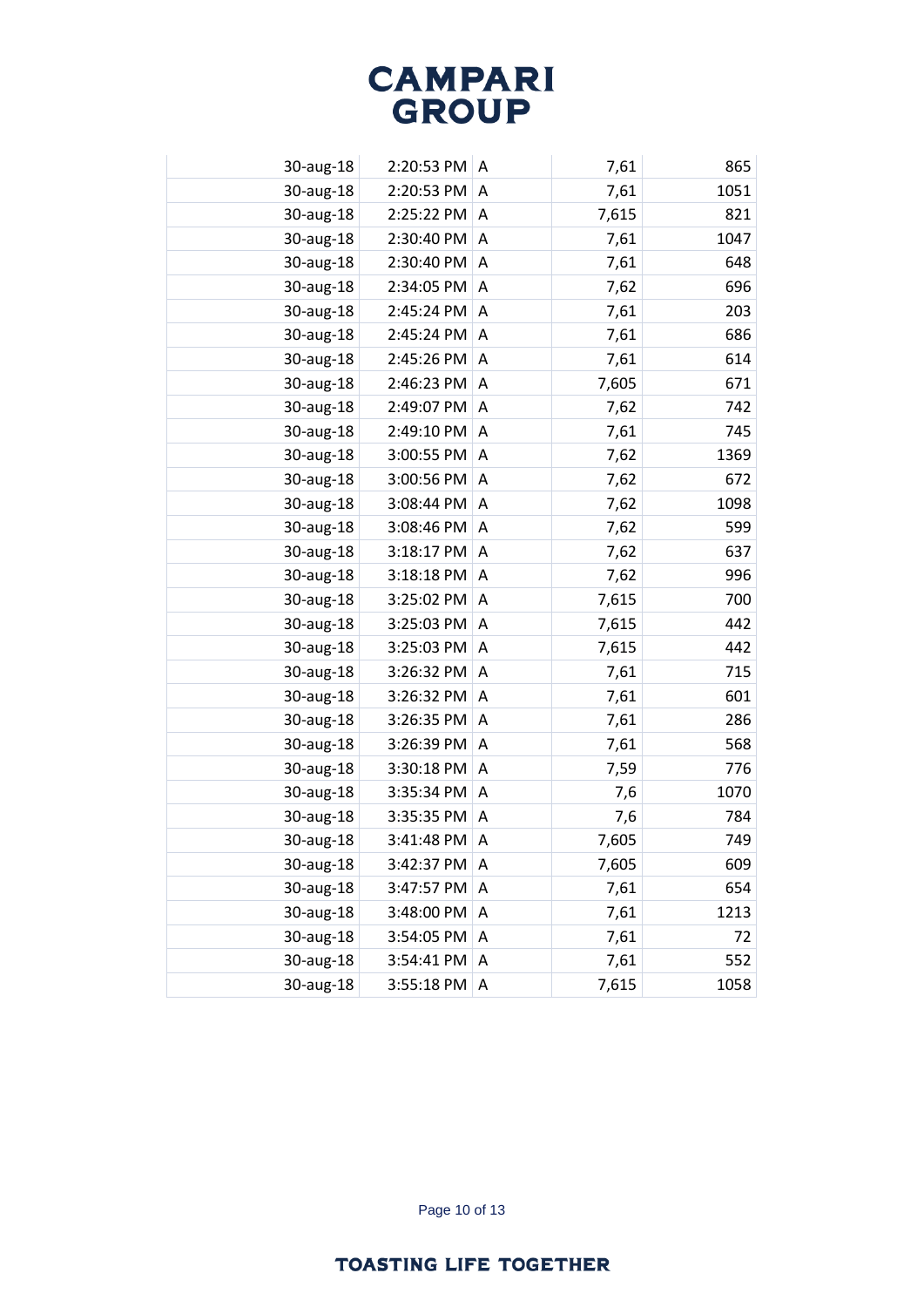| 30-aug-18 | 3:55:58 PM  | A | 7,61  | 649          |
|-----------|-------------|---|-------|--------------|
| 30-aug-18 | 3:59:16 PM  | A | 7,605 | 679          |
| 30-aug-18 | 3:59:18 PM  | A | 7,605 | 654          |
| 30-aug-18 | 4:05:47 PM  | A | 7,615 | 886          |
| 30-aug-18 | 4:05:50 PM  | A | 7,615 | 579          |
| 30-aug-18 | 4:08:20 PM  | A | 7,61  | 626          |
| 30-aug-18 | 4:21:06 PM  | A | 7,62  | 1660         |
| 30-aug-18 | 4:21:07 PM  | A | 7,62  | 524          |
| 30-aug-18 | 4:21:07 PM  | A | 7,62  | 271          |
| 30-aug-18 | 4:25:44 PM  | A | 7,635 | 545          |
| 30-aug-18 | 4:26:27 PM  | Α | 7,64  | 948          |
| 30-aug-18 | 4:29:52 PM  | A | 7,635 | 12           |
| 30-aug-18 | 4:29:52 PM  | A | 7,635 | 4            |
| 30-aug-18 | 4:29:52 PM  | A | 7,635 | 346          |
| 30-aug-18 | 4:29:53 PM  | A | 7,635 | $\mathbf{1}$ |
| 30-aug-18 | 4:30:02 PM  | Α | 7,635 | 44           |
| 30-aug-18 | 4:30:03 PM  | A | 7,635 | 148          |
| 31-aug-18 | 8:06:35 AM  | A | 7,595 | 560          |
| 31-aug-18 | 8:06:40 AM  | A | 7,595 | 537          |
| 31-aug-18 | 8:07:17 AM  | A | 7,595 | 528          |
| 31-aug-18 | 8:11:03 AM  | Α | 7,605 | 82           |
| 31-aug-18 | 8:11:03 AM  | A | 7,605 | 423          |
| 31-aug-18 | 8:17:34 AM  | A | 7,59  | 648          |
| 31-aug-18 | 8:44:58 AM  | A | 7,59  | 502          |
| 31-aug-18 | 8:51:40 AM  | A | 7,615 | 660          |
| 31-aug-18 | 8:55:31 AM  | A | 7,63  | 523          |
| 31-aug-18 | 9:06:44 AM  | A | 7,62  | 832          |
| 31-aug-18 | 9:06:44 AM  | Α | 7,62  | 575          |
| 31-aug-18 | 9:15:38 AM  | A | 7,61  | 683          |
| 31-aug-18 | 9:17:59 AM  | Α | 7,61  | 583          |
| 31-aug-18 | 9:31:36 AM  | A | 7,605 | 741          |
| 31-aug-18 | 9:31:37 AM  | A | 7,6   | 556          |
| 31-aug-18 | 9:53:04 AM  | Α | 7,61  | 559          |
| 31-aug-18 | 9:53:04 AM  | Α | 7,61  | 693          |
| 31-aug-18 | 10:07:19 AM | Α | 7,62  | 749          |
|           |             |   |       |              |

Page 11 of 13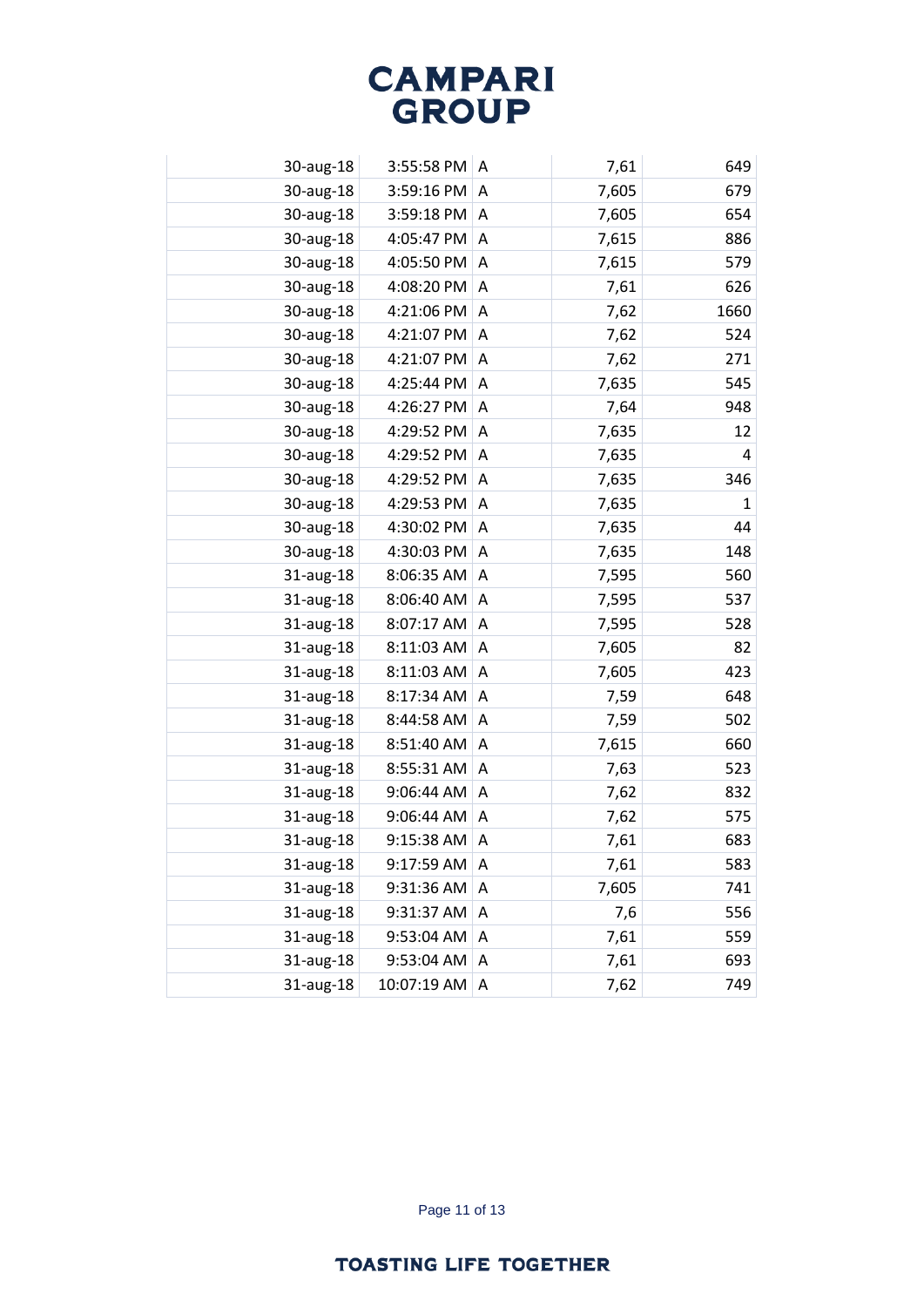| 31-aug-18 | 10:12:28 AM | A | 7,62  | 591 |
|-----------|-------------|---|-------|-----|
| 31-aug-18 | 10:17:13 AM | Α | 7,62  | 626 |
| 31-aug-18 | 10:26:13 AM | A | 7,62  | 543 |
| 31-aug-18 | 10:29:19 AM | Α | 7,625 | 704 |
| 31-aug-18 | 10:30:59 AM | A | 7,615 | 506 |
| 31-aug-18 | 10:40:37 AM | A | 7,62  | 681 |
| 31-aug-18 | 10:43:04 AM | A | 7,62  | 553 |
| 31-aug-18 | 10:51:22 AM | A | 7,62  | 672 |
| 31-aug-18 | 10:55:59 AM | A | 7,61  | 540 |
| 31-aug-18 | 11:08:33 AM | A | 7,61  | 654 |
| 31-aug-18 | 11:08:33 AM | Α | 7,61  | 520 |
| 31-aug-18 | 11:23:01 AM | A | 7,61  | 742 |
| 31-aug-18 | 11:35:05 AM | A | 7,625 | 651 |
| 31-aug-18 | 11:41:32 AM | A | 7,625 | 670 |
| 31-aug-18 | 11:47:51 AM | A | 7,62  | 514 |
| 31-aug-18 | 12:07:25 PM | A | 7,625 | 437 |
| 31-aug-18 | 12:07:26 PM | A | 7,625 | 314 |
| 31-aug-18 | 12:09:55 PM | A | 7,625 | 501 |
| 31-aug-18 | 12:24:48 PM | A | 7,62  | 740 |
| 31-aug-18 | 12:43:59 PM | A | 7,63  | 32  |
| 31-aug-18 | 12:44:11 PM | Α | 7,63  | 506 |
| 31-aug-18 | 1:11:41 PM  | A | 7,64  | 751 |
| 31-aug-18 | 1:11:42 PM  | Α | 7,64  | 249 |
| 31-aug-18 | 1:25:19 PM  | A | 7,65  | 626 |
| 31-aug-18 | 1:42:03 PM  | A | 7,64  | 569 |
| 31-aug-18 | 1:42:04 PM  | Α | 7,64  | 742 |
| 31-aug-18 | 1:51:24 PM  | A | 7,64  | 633 |
| 31-aug-18 | 2:05:02 PM  | Α | 7,615 | 598 |
| 31-aug-18 | 2:30:11 PM  | A | 7,635 | 863 |
| 31-aug-18 | 2:30:14 PM  | Α | 7,635 | 826 |
| 31-aug-18 | 2:30:16 PM  | A | 7,635 | 880 |
| 31-aug-18 | 2:35:38 PM  | Α | 7,64  | 553 |
| 31-aug-18 | 2:45:16 PM  | A | 7,655 | 744 |
| 31-aug-18 | 2:57:44 PM  | A | 7,655 | 817 |
| 31-aug-18 | 2:57:45 PM  | Α | 7,655 | 699 |
|           |             |   |       |     |

Page 12 of 13